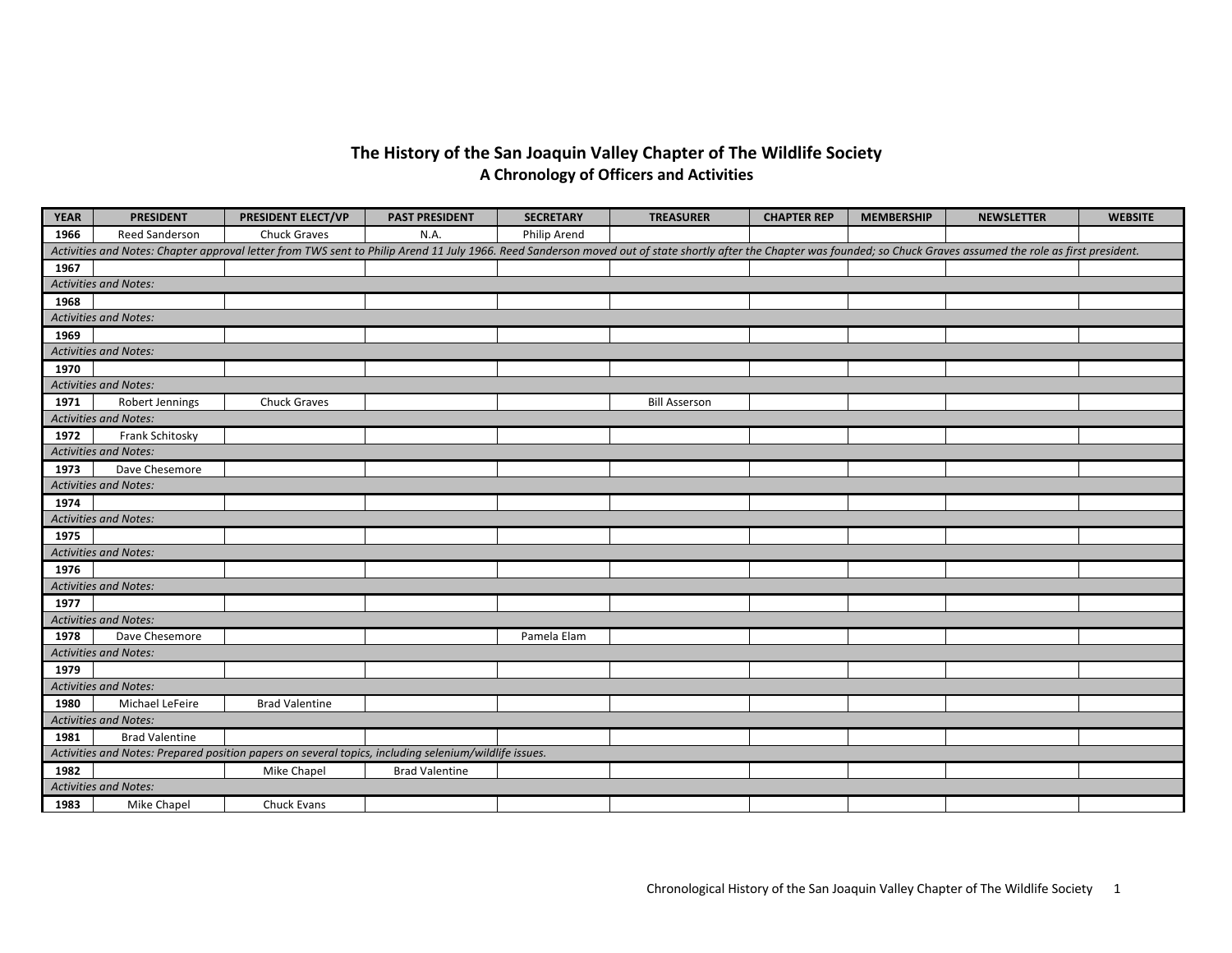| <b>YEAR</b>                                                                                                                                                                                                                   | <b>PRESIDENT</b>                                                                                  | PRESIDENT ELECT/VP                                                                                 | <b>PAST PRESIDENT</b>    | <b>SECRETARY</b>    | <b>TREASURER</b>                                                                                                                                                                                                             | <b>CHAPTER REP</b>  | <b>MEMBERSHIP</b> | <b>NEWSLETTER</b>    | <b>WEBSITE</b>       |  |
|-------------------------------------------------------------------------------------------------------------------------------------------------------------------------------------------------------------------------------|---------------------------------------------------------------------------------------------------|----------------------------------------------------------------------------------------------------|--------------------------|---------------------|------------------------------------------------------------------------------------------------------------------------------------------------------------------------------------------------------------------------------|---------------------|-------------------|----------------------|----------------------|--|
| <b>Activities and Notes:</b>                                                                                                                                                                                                  |                                                                                                   |                                                                                                    |                          |                     |                                                                                                                                                                                                                              |                     |                   |                      |                      |  |
| 1984                                                                                                                                                                                                                          | Chuck Evans                                                                                       | Michael Stafford                                                                                   | Mike Chapel              | Jim Smith           | Jim Smith                                                                                                                                                                                                                    | Mike Chapel         |                   |                      |                      |  |
| <b>Activities and Notes:</b>                                                                                                                                                                                                  |                                                                                                   |                                                                                                    |                          |                     |                                                                                                                                                                                                                              |                     |                   |                      |                      |  |
| 1985                                                                                                                                                                                                                          | Michael Stafford                                                                                  | Scott Frazer                                                                                       | Chuck Evans              | Jim Smith           | Jim Smith                                                                                                                                                                                                                    | Mike Chapel         |                   | <b>Mike Stafford</b> |                      |  |
|                                                                                                                                                                                                                               | <b>Activities and Notes:</b>                                                                      |                                                                                                    |                          |                     |                                                                                                                                                                                                                              |                     |                   |                      |                      |  |
| 1986                                                                                                                                                                                                                          | Scott Frazer                                                                                      | Chuck Harris                                                                                       | Michael Stafford         | Lesley Benjamin     | Jonathan Oldham                                                                                                                                                                                                              | Chuck Evans         |                   |                      |                      |  |
|                                                                                                                                                                                                                               |                                                                                                   |                                                                                                    |                          |                     | Activities and Notes: Letter to California Fish and Game Commission regarding the need for research before making decisions about culling mountain lions for the protection of the North Kings Deer Herd; letter to Sequoia  |                     |                   |                      |                      |  |
|                                                                                                                                                                                                                               |                                                                                                   |                                                                                                    |                          |                     | National Forest Supervisor James Crates regarding the need to consider wildlife resources in the Vision Statement of the Sequoia Forest Plan.                                                                                |                     |                   |                      |                      |  |
| 1987                                                                                                                                                                                                                          | <b>Chuck Harris</b>                                                                               | Marti Kie                                                                                          | <b>Scott Frazer</b>      |                     |                                                                                                                                                                                                                              | Mike Chapel         |                   |                      |                      |  |
|                                                                                                                                                                                                                               |                                                                                                   |                                                                                                    |                          |                     | Activities and Notes: Endangered and Sensitive Species of the San Joaquin Valley conference 10-11 December at CSUB (not specifically a Chapter event, but members helped organize and presented papers and posters);         |                     |                   |                      |                      |  |
|                                                                                                                                                                                                                               |                                                                                                   | Western Section annual meeting held in Fresno in late January.                                     |                          |                     |                                                                                                                                                                                                                              |                     |                   |                      |                      |  |
| 1988                                                                                                                                                                                                                          | Marti Kie                                                                                         |                                                                                                    | <b>Chuck Harris</b>      |                     | Jonathan Oldham                                                                                                                                                                                                              | <b>Scott Frazer</b> |                   |                      |                      |  |
|                                                                                                                                                                                                                               | <b>Activities and Notes:</b>                                                                      |                                                                                                    |                          |                     |                                                                                                                                                                                                                              |                     |                   |                      |                      |  |
| 1989                                                                                                                                                                                                                          |                                                                                                   |                                                                                                    | Marti Kie                |                     |                                                                                                                                                                                                                              | <b>Gail Presley</b> |                   |                      |                      |  |
|                                                                                                                                                                                                                               |                                                                                                   | Activities and Notes: Chapter member Scott Frazer served as President-Elect of the Western Section |                          |                     |                                                                                                                                                                                                                              |                     |                   |                      |                      |  |
| 1990                                                                                                                                                                                                                          |                                                                                                   |                                                                                                    |                          |                     |                                                                                                                                                                                                                              | <b>Gail Presley</b> |                   |                      |                      |  |
|                                                                                                                                                                                                                               |                                                                                                   | Activities and Notes: Chapter member Scott Frazer served as President of the Western Section       |                          |                     |                                                                                                                                                                                                                              |                     |                   |                      |                      |  |
| 1991                                                                                                                                                                                                                          |                                                                                                   |                                                                                                    |                          |                     |                                                                                                                                                                                                                              | <b>Gail Presley</b> |                   |                      |                      |  |
|                                                                                                                                                                                                                               | Activities and Notes: Chapter member Scott Frazer served as Past President of the Western Section |                                                                                                    |                          |                     |                                                                                                                                                                                                                              |                     |                   |                      |                      |  |
| 1992                                                                                                                                                                                                                          |                                                                                                   |                                                                                                    |                          |                     |                                                                                                                                                                                                                              | <b>Gail Presley</b> |                   |                      |                      |  |
|                                                                                                                                                                                                                               | <b>Activities and Notes:</b>                                                                      |                                                                                                    |                          |                     |                                                                                                                                                                                                                              |                     |                   |                      |                      |  |
| 1993                                                                                                                                                                                                                          | Doug Barnum                                                                                       | Wes Rhodehamel                                                                                     |                          | <b>Brian Cypher</b> |                                                                                                                                                                                                                              | <b>Gail Presley</b> |                   |                      |                      |  |
|                                                                                                                                                                                                                               |                                                                                                   | Activities and Notes: Chapter member Marti Kie served as President-Elect of the Western Section    |                          |                     |                                                                                                                                                                                                                              |                     |                   |                      |                      |  |
| 1994                                                                                                                                                                                                                          | Wes Rhodehamel                                                                                    | <b>Waring Laurendine</b>                                                                           | Doug Barnum              | <b>Brian Cypher</b> |                                                                                                                                                                                                                              | <b>Gail Presley</b> |                   |                      |                      |  |
|                                                                                                                                                                                                                               |                                                                                                   |                                                                                                    |                          |                     | Activities and Notes: Chapter member Marti Kie served as President of the Western Section; Chapter member Mike Chapel served as President-Elect of the Western Section                                                       |                     |                   |                      |                      |  |
| 1995                                                                                                                                                                                                                          | <b>Waring Laurendine</b>                                                                          | John Shelton                                                                                       | Wes Rhodehamel           | Marcia Wolfe        | William Vanherweg                                                                                                                                                                                                            | Doug Barnum         |                   | <b>Brian Cypher</b>  |                      |  |
|                                                                                                                                                                                                                               |                                                                                                   |                                                                                                    |                          |                     | Activities and Notes: Presentation at the November meeting by Lynn Overtree and Gary Collings on the Western Pond Turtle Headstart Project; Chapter member Marti Kie served as Past President of the Western Section;        |                     |                   |                      |                      |  |
|                                                                                                                                                                                                                               |                                                                                                   | Chapter member Mike Chapel served as President of the Western Section                              |                          |                     |                                                                                                                                                                                                                              |                     |                   |                      |                      |  |
| 1996                                                                                                                                                                                                                          | John Shelton                                                                                      | Steve Juarez                                                                                       | <b>Waring Laurendine</b> | Marcia Wolfe        | William Vanherweg                                                                                                                                                                                                            | Doug Barnum         |                   | Charyce Taylor       |                      |  |
|                                                                                                                                                                                                                               |                                                                                                   | Activities and Notes: Chapter member Mike Chapel served as Past President of the Western Section   |                          |                     |                                                                                                                                                                                                                              |                     |                   |                      |                      |  |
| 1997                                                                                                                                                                                                                          | Steve Juarez                                                                                      | Karen Brown                                                                                        | John Shelton             | Marcia Wolfe        | Larry Saslaw                                                                                                                                                                                                                 | <b>Gail Presley</b> |                   |                      |                      |  |
| Activities and Notes: Created Chapter email listserve; provided written comments on the draft EIS/EIR for the sale of the Naval Petroleum Reserve No. 1 in Kern County; newsletter named The Valley Fever.                    |                                                                                                   |                                                                                                    |                          |                     |                                                                                                                                                                                                                              |                     |                   |                      |                      |  |
| 1998                                                                                                                                                                                                                          | Karen Brown                                                                                       | <b>Brian Cypher</b>                                                                                | Steve Juarez             | Gerrit Buma         | Larry Saslaw                                                                                                                                                                                                                 | Steve Juarez        |                   | Mark Otten           |                      |  |
| Activities and Notes: First Natural Communities Conference sponsored by Chapter (at CSUB); provided written comments to CDFG on proposed Regulations to Implement California Endangered Species Act (Cal Fish & Game          |                                                                                                   |                                                                                                    |                          |                     |                                                                                                                                                                                                                              |                     |                   |                      |                      |  |
| Code Sections 2086-2089); Cosponsored (with SERCAL) conference on Practical Applications for Wildlife and Habitat Management on Farms and Ranches (Visalia Convention Center 8-9 Dec); two research awards of \$500           |                                                                                                   |                                                                                                    |                          |                     |                                                                                                                                                                                                                              |                     |                   |                      |                      |  |
| each given to HSU Masters student for research on urban kit fox in Bakersfield and to Phil Leitner for work on Mohave ground squirrel; presentation by Phil Leitner at April meeting on Mohave ground squirrels; presentation |                                                                                                   |                                                                                                    |                          |                     |                                                                                                                                                                                                                              |                     |                   |                      |                      |  |
|                                                                                                                                                                                                                               |                                                                                                   | by Paul Ullman at February meeting on GIS application for wildlife/habitat/landuse.                |                          |                     |                                                                                                                                                                                                                              |                     |                   |                      |                      |  |
| 1999                                                                                                                                                                                                                          | <b>Brian Cypher</b>                                                                               | <b>Scott Frazer</b>                                                                                | Karen Brown              | Gerrit Buma         | Christine Van Horn Job                                                                                                                                                                                                       | Steve Juarez        |                   | <b>Brian Cypher</b>  | <b>Gerald Hatler</b> |  |
|                                                                                                                                                                                                                               |                                                                                                   |                                                                                                    |                          |                     | Activities and Notes: Natural Communities Conference; presentation by Phil and Sally Mook at the April meeting on the preservation of the Sierra Foothill Conservancy's (SFC) Black Mountain Preserve; presentation by Kerry |                     |                   |                      |                      |  |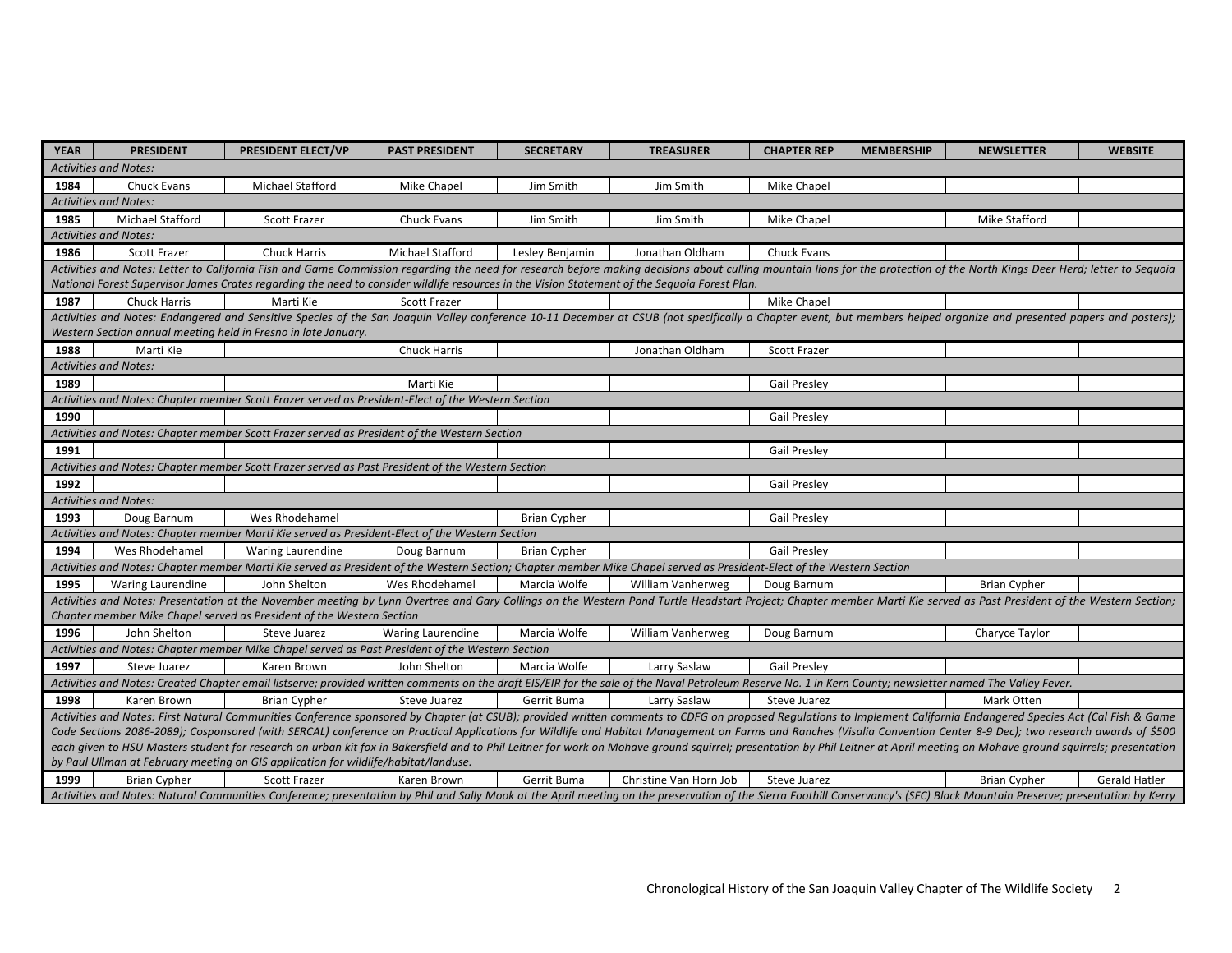| <b>YEAR</b>                                                                                                                                                                                                                                                      | <b>PRESIDENT</b>                                                                                                                                                                                                                                                                                                                                                                                                                                 | <b>PRESIDENT ELECT/VP</b>                                                                                                                                                                                                  | <b>PAST PRESIDENT</b>  | <b>SECRETARY</b>   | <b>TREASURER</b>       | <b>CHAPTER REP</b>  | <b>MEMBERSHIP</b>  | <b>NEWSLETTER</b>      | <b>WEBSITE</b>       |
|------------------------------------------------------------------------------------------------------------------------------------------------------------------------------------------------------------------------------------------------------------------|--------------------------------------------------------------------------------------------------------------------------------------------------------------------------------------------------------------------------------------------------------------------------------------------------------------------------------------------------------------------------------------------------------------------------------------------------|----------------------------------------------------------------------------------------------------------------------------------------------------------------------------------------------------------------------------|------------------------|--------------------|------------------------|---------------------|--------------------|------------------------|----------------------|
| Arroues at the Auqust meeting on soils of the SJV; presentation by Scott Blackburn at the November meeting on his work with hellbenders in West Virginia; donated \$400 to the SFC to assist with land acquisition efforts;                                      |                                                                                                                                                                                                                                                                                                                                                                                                                                                  |                                                                                                                                                                                                                            |                        |                    |                        |                     |                    |                        |                      |
| "snow day".                                                                                                                                                                                                                                                      |                                                                                                                                                                                                                                                                                                                                                                                                                                                  |                                                                                                                                                                                                                            |                        |                    |                        |                     |                    |                        |                      |
| 2000                                                                                                                                                                                                                                                             | Scott Frazer                                                                                                                                                                                                                                                                                                                                                                                                                                     | Marcia Wolfe                                                                                                                                                                                                               | <b>Brian Cypher</b>    | Michelle Selmon    | Christine Van Horn Job | <b>Brian Cypher</b> | Karen Brown        | <b>Brian Cypher</b>    | <b>Gerald Hatler</b> |
|                                                                                                                                                                                                                                                                  |                                                                                                                                                                                                                                                                                                                                                                                                                                                  | Activities and Notes: Natural Communities Conference (CSUB); "snow day" at Badger Pass in Yosemite in February; Karen Brown developed Chapter brochure; HCP workshop in Visalia.                                           |                        |                    |                        |                     |                    |                        |                      |
| 2001                                                                                                                                                                                                                                                             | Marcia Wolfe                                                                                                                                                                                                                                                                                                                                                                                                                                     | Kevin O'Connor                                                                                                                                                                                                             | Scott Frazer           | Michelle Selmon    | Christine Van Horn Job | Kevin O'Connor      | Karen Dulik        | Karen Dulik            | Gerald Hatler        |
|                                                                                                                                                                                                                                                                  |                                                                                                                                                                                                                                                                                                                                                                                                                                                  | Activities and Notes: Natural Communities Conference (CSUB); two comment letters on UC Merced Community Plan EIR; comment letter to Western Section regarding their letter to the USFWS on the Draft Recovery Plan for     |                        |                    |                        |                     |                    |                        |                      |
|                                                                                                                                                                                                                                                                  | the California red-legged frog.                                                                                                                                                                                                                                                                                                                                                                                                                  |                                                                                                                                                                                                                            |                        |                    |                        |                     |                    |                        |                      |
| 2002                                                                                                                                                                                                                                                             | Kevin O'Connor                                                                                                                                                                                                                                                                                                                                                                                                                                   | Eric Kleinfelter                                                                                                                                                                                                           | Marcia Wolfe           | Julie Vance        | Christine Van Horn Job | Kevin O'Connor      | Karen Dulik        | Karen Dulik            |                      |
|                                                                                                                                                                                                                                                                  |                                                                                                                                                                                                                                                                                                                                                                                                                                                  | Activities and Notes: Western Section Annual Meeting in Visalia; provided comments on Western Section's comment letter on Assembly Bill 2290 concerning effects to wetlands and special aquatic sites under CEQA.          |                        |                    |                        |                     |                    |                        |                      |
| 2003                                                                                                                                                                                                                                                             | Eric Kleinfelter                                                                                                                                                                                                                                                                                                                                                                                                                                 | Julie Vance                                                                                                                                                                                                                | Kevin O'Connor         |                    | Christine Van Horn Job |                     | Karen Dulik        | Karen Dulik            |                      |
|                                                                                                                                                                                                                                                                  |                                                                                                                                                                                                                                                                                                                                                                                                                                                  | Activities and Notes: Natural Communities Conference (CSUB); blunt-nosed leopard lizard workshop (Doubletree Hotel, Bakersfield and Buttonwillow ER?).                                                                     |                        |                    |                        |                     |                    |                        |                      |
| 2004                                                                                                                                                                                                                                                             | Julie Vance                                                                                                                                                                                                                                                                                                                                                                                                                                      | Karen Dulik                                                                                                                                                                                                                | Eric Kleinfelter       | Rachel Kleinfelter | Christine Van Horn Job | Steve Juarez        | Karen Dulik        | Karen Dulik            | Carie Wingert        |
|                                                                                                                                                                                                                                                                  |                                                                                                                                                                                                                                                                                                                                                                                                                                                  | Activities and Notes: Natural Communities Conference (CSUB).                                                                                                                                                               |                        |                    |                        |                     |                    |                        |                      |
| 2005                                                                                                                                                                                                                                                             | Karen Dulik                                                                                                                                                                                                                                                                                                                                                                                                                                      | Christine Van Horn Job                                                                                                                                                                                                     | Julie Vance            | Carie Wingert      | Christine Van Horn Job | Steve Juarez        |                    |                        | Carie Wingert        |
|                                                                                                                                                                                                                                                                  |                                                                                                                                                                                                                                                                                                                                                                                                                                                  | Activities and Notes: Natural Communities Conference (CSUB); Mohave ground squirrel workshop?; provided a \$500 research grant for a study of Sierra newts.                                                                |                        |                    |                        |                     |                    |                        |                      |
| 2006                                                                                                                                                                                                                                                             | Christine Van Horn Job                                                                                                                                                                                                                                                                                                                                                                                                                           | <b>Craig Bailey</b>                                                                                                                                                                                                        | Karen Dulik            | Carie Wingert      | Kevin O'Connor         | Steve Juarez        | Carie Wingert      | <b>Craig Bailey</b>    | Carie Wingert        |
|                                                                                                                                                                                                                                                                  |                                                                                                                                                                                                                                                                                                                                                                                                                                                  | Activities and Notes: Natural Communities Conference (CSUB); giant kangaroo rat workshop (CSUB and Lokern BLM land); sponsored CSUSF Masters student to attend bat workshop at Hastings Institute; Chapter member          |                        |                    |                        |                     |                    |                        |                      |
|                                                                                                                                                                                                                                                                  |                                                                                                                                                                                                                                                                                                                                                                                                                                                  | Julie Vance served as President-Elect of the Western Section.                                                                                                                                                              |                        |                    |                        |                     |                    |                        |                      |
| 2007                                                                                                                                                                                                                                                             | <b>Craig Bailey</b>                                                                                                                                                                                                                                                                                                                                                                                                                              | <b>Steve Pruett</b>                                                                                                                                                                                                        | Christine Van Horn Job |                    |                        |                     | <b>Karen Dulik</b> | Christine Van Horn Job |                      |
|                                                                                                                                                                                                                                                                  |                                                                                                                                                                                                                                                                                                                                                                                                                                                  | Activities and Notes: Natural Communities Conference (CSUB); blunt-nosed leopard lizard workshop (CSUB and Buttonwillow ER?); Chapter member Julie Vance served as President of the Western Section.                       |                        |                    |                        |                     |                    |                        |                      |
| 2008                                                                                                                                                                                                                                                             | <b>Steve Pruett</b>                                                                                                                                                                                                                                                                                                                                                                                                                              | Julie Vance                                                                                                                                                                                                                | <b>Craig Bailey</b>    | Lisa Ashley        | Christine Van Horn Job | <b>Craig Bailey</b> | Karen Dulik        | Christine Van Horn Job |                      |
|                                                                                                                                                                                                                                                                  |                                                                                                                                                                                                                                                                                                                                                                                                                                                  | Activities and Notes: Natural Communities Conference (CSUB); Chapter member Julie Vance served as Past President of the Western Section.                                                                                   |                        |                    |                        |                     |                    |                        |                      |
| 2009                                                                                                                                                                                                                                                             | Julie Vance                                                                                                                                                                                                                                                                                                                                                                                                                                      | Linda Connolly                                                                                                                                                                                                             | <b>Steve Pruett</b>    | Lisa Ashley        | Justin Sloan           | <b>Craig Bailey</b> | Justin Sloan       | Christine Van Horn Job | Eric Renger          |
|                                                                                                                                                                                                                                                                  |                                                                                                                                                                                                                                                                                                                                                                                                                                                  | Activities and Notes: Natural Communities Conference (CSUB); blunt-nosed leopard lizard workshop (CSUB & Buttonwillow ER); Chapter logo contest.                                                                           |                        |                    |                        |                     |                    |                        |                      |
| 2010                                                                                                                                                                                                                                                             | Linda Connolly                                                                                                                                                                                                                                                                                                                                                                                                                                   | <b>Curtis Uptain</b>                                                                                                                                                                                                       | Julie Vance            | Erin Tennant       | Justin Sloan           | <b>Craig Bailey</b> | Justin Sloan       | Christine Van Horn Job |                      |
|                                                                                                                                                                                                                                                                  |                                                                                                                                                                                                                                                                                                                                                                                                                                                  | Activities and Notes: Natural Communities Conference (CSUB); sensitive small mammals workshop (CSUB & Lokern BLM land); logo designed by Robin Phanco selected to be new Chapter logo; \$3K donation to Memorial Fund      |                        |                    |                        |                     |                    |                        |                      |
|                                                                                                                                                                                                                                                                  |                                                                                                                                                                                                                                                                                                                                                                                                                                                  | for the families of CDFG employees Kevin O'Connor, Clu Cotter, and Tom Stolberg and pilot Mike Donovan who died in a helicopter accident while conducting deer surveys; provided two research grants of \$500 each for two |                        |                    |                        |                     |                    |                        |                      |
|                                                                                                                                                                                                                                                                  |                                                                                                                                                                                                                                                                                                                                                                                                                                                  | CSUB Masters students studying Tipton kangaroo rat translocation and blunt-nosed leopard lizard genetics.                                                                                                                  |                        |                    |                        |                     |                    |                        |                      |
| 2011                                                                                                                                                                                                                                                             | <b>Curtis Uptain</b>                                                                                                                                                                                                                                                                                                                                                                                                                             | <b>Skip Moss</b>                                                                                                                                                                                                           | Linda Connolly         | Erin Tennant       | Justin Sloan           | Linda Connolly      | Justin Sloan       | Christine Van Horn Job | <b>Howard Clark</b>  |
|                                                                                                                                                                                                                                                                  | Activities and Notes: Natural Communities Conference (CSUB); donation and visit to California Living Museum (CALM) in Bakersfield; donated \$200 to support Western Regional Wildlife Students' Conclave hosted by HSU;                                                                                                                                                                                                                          |                                                                                                                                                                                                                            |                        |                    |                        |                     |                    |                        |                      |
|                                                                                                                                                                                                                                                                  |                                                                                                                                                                                                                                                                                                                                                                                                                                                  | provided research grant to CSUB Masters student for study of urban kit fox parental care and role of helpers.                                                                                                              |                        |                    |                        |                     |                    |                        |                      |
| 2012                                                                                                                                                                                                                                                             | <b>Skip Moss</b>                                                                                                                                                                                                                                                                                                                                                                                                                                 | Jeff Davis                                                                                                                                                                                                                 | <b>Curtis Uptain</b>   | Erin Tennant       | Justin Sloan           | Linda Connolly      | Justin Sloan       | Christine Van Horn Job | <b>Howard Clark</b>  |
| Activities and Notes: Natural Communities Conference (CSUB); San Joaquin kit fox workshop (CSUB); sensitive small mammal workshop (CSUB and Lokern BLM land); provided a research grant for CSUB Masters student                                                 |                                                                                                                                                                                                                                                                                                                                                                                                                                                  |                                                                                                                                                                                                                            |                        |                    |                        |                     |                    |                        |                      |
| research on giant kangaroo rat genetics; provided donations to San Joaquin River Parkway and Conservation Trust, Sierra Foothill Conservancy, Sequoia Riverlands Trust, and Tulare Basin Wildlife Partners; started email<br>discussion list using Yahoo!Groups. |                                                                                                                                                                                                                                                                                                                                                                                                                                                  |                                                                                                                                                                                                                            |                        |                    |                        |                     |                    |                        |                      |
|                                                                                                                                                                                                                                                                  | Jeff Davis                                                                                                                                                                                                                                                                                                                                                                                                                                       |                                                                                                                                                                                                                            |                        |                    |                        |                     |                    |                        |                      |
| 2013                                                                                                                                                                                                                                                             |                                                                                                                                                                                                                                                                                                                                                                                                                                                  | Lori Bono                                                                                                                                                                                                                  | Skip Moss              | Erin Tennant       | Justin Sloan           | Linda Connolly      | Justin Sloan       | Christine Van Horn Job | <b>Howard Clark</b>  |
|                                                                                                                                                                                                                                                                  | Activities and Notes: Natural Communities Conference (CSUB); blunt-nosed leopard lizard workshop (CSUB & Buttonwillow ER); provided funding for and judged an urban kit fox poster contest for Bakersfield high schools;<br>compiled chapter history and made newsletters and minutes available on website; received Western Section Chapter of The Year award (2012) at WS annual meeting; provided donations to Working Dogs for Conservation, |                                                                                                                                                                                                                            |                        |                    |                        |                     |                    |                        |                      |
|                                                                                                                                                                                                                                                                  | California Living Museum, and Buttonwillow Ecological Reserve.                                                                                                                                                                                                                                                                                                                                                                                   |                                                                                                                                                                                                                            |                        |                    |                        |                     |                    |                        |                      |